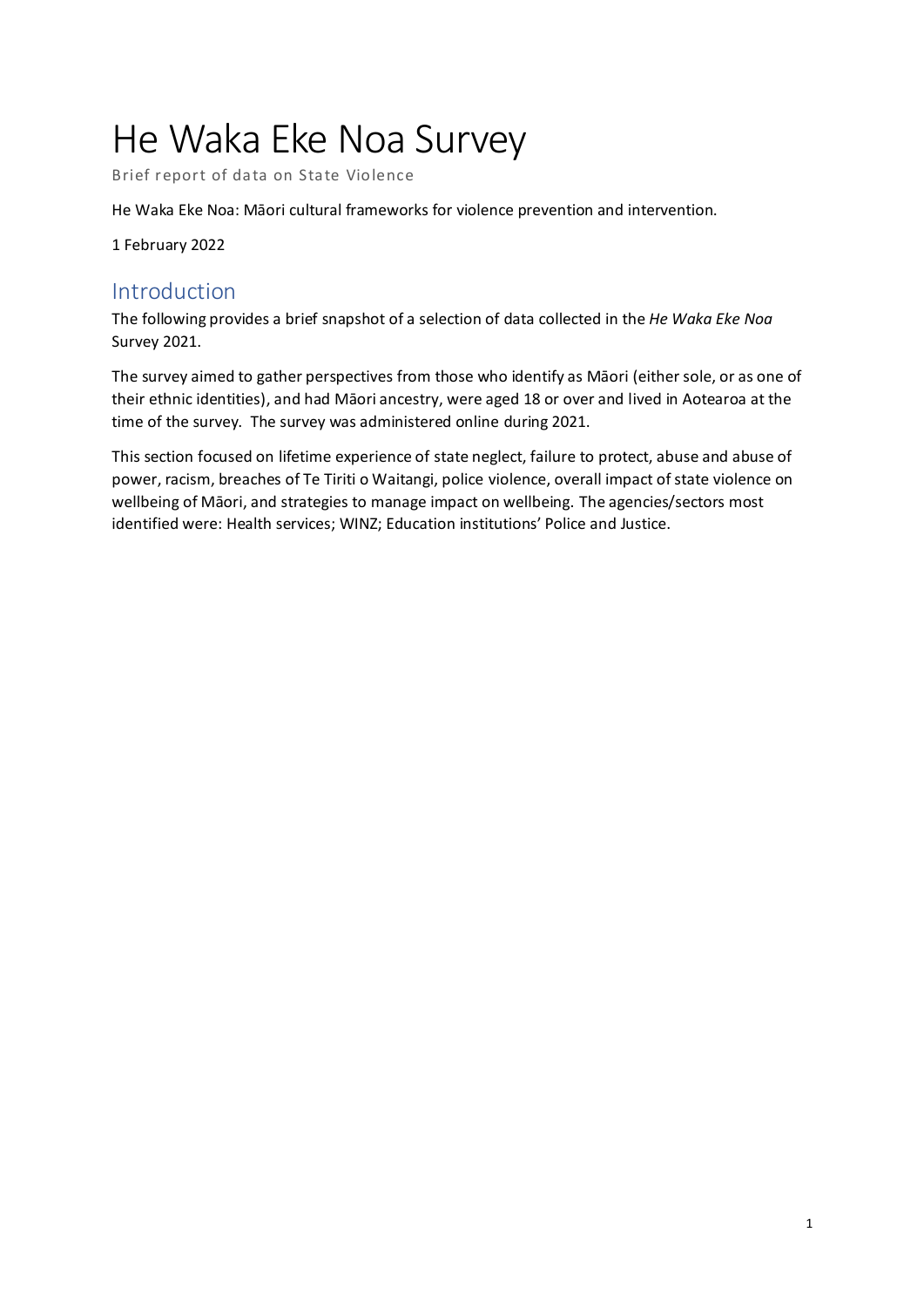## State neglect

Question B01a: In your lifetime, have you or your whānau experienced neglect (e.g. denial of access to social services) from the state or government agencies?

Of the 1,591 survey respondents who answered this question, over one fifth (21.4%, or 340 individuals) stated they or their whānau had experienced neglect from the state or government agencies 'a lot', almost half of the respondents (46.0%, 732 individuals) stated they had experienced neglect 'a few times', and approximately one third of respondents (32.6%, 519 individuals) stated they had 'never' experienced neglect from the state or government agencies (*[Figure 1](#page-1-0)*).



<span id="page-1-0"></span>*Figure 1: Neglect by the state or government agencies*

*Source: He Waka Eke Noa Survey 2021*

#### Question B01b: If you have experienced neglect, by which of the following?

Respondents who indicated they had experienced neglect either 'a lot' or 'a few times' were further asked to indicate the services or systems involved. Multiple answers could be selected, giving a total of 4,384 responses to this question, from 1,072 respondents. [Table 1](#page-1-1) below provides a list of services or systems, ordered from the greatest number of experiences of neglect as indicated by survey respondents, to the least.

|                                                                    | No. of    | % of 1,072  |
|--------------------------------------------------------------------|-----------|-------------|
|                                                                    | responses | respondents |
| Health Service such as Hospital, Health Provider, Doctors Surgery  | 736       | 68.7        |
| <b>WINZ</b>                                                        | 630       | 58.8        |
| Education such as Early Childhood, School, University, Polytechnic | 586       | 54.7        |
| Police                                                             | 474       | 44.2        |
| Justice system (e.g. Corrections, Family Court)                    | 453       | 42.3        |
| Housing                                                            | 403       | 37.6        |
| District or Regional Council                                       | 321       | 29.9        |
| Oranga Tamariki                                                    | 278       | 25.9        |
| <b>IRD</b>                                                         | 203       | 18.9        |
| Department of Conservation                                         | 138       | 12.9        |
| Other (please describe below)                                      | 86        | 8.0         |
| Customs and Immigration                                            | 76        | 7.1         |
| Total                                                              | 4,384     |             |

<span id="page-1-1"></span>*Table 1: Experiences of neglect from state agencies*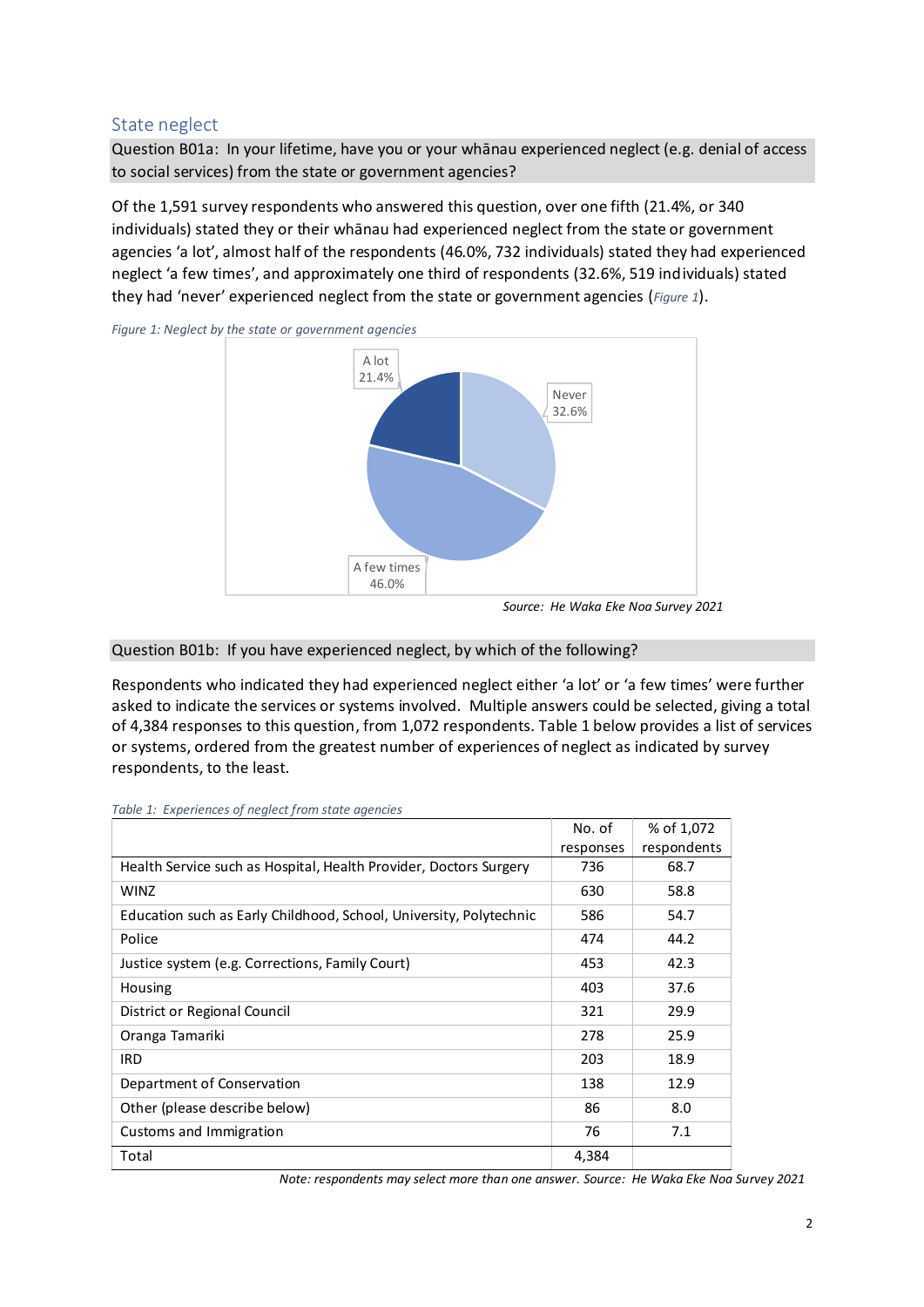# Failure to protect

Question B02a: in your lifetime, have you or your whānau experienced a failure to protect (e.g. children/women/youth/elderly) by the state or government agencies?

Of the 1,550 respondents who answered this question in the survey, 17% (556 individuals) stated they, or their whānau, had experienced a failure to protect 'a lot', almost half (47%, 730 individuals) stated they had experienced a failure to protect 'a few times', and over a third (35.9%, 556 individuals) stated they had 'never' experienced a failure to protect by the state or government agencies (*[Figure 2](#page-2-0)*).

<span id="page-2-0"></span>

*Source: He Waka Eke Noa Survey 2021*

#### Question B02b: If you have experienced a failure to protect, by which of the following?

Respondents who indicated they had experienced failure to protect either 'a lot' or 'a few times' were further asked to indicate the services or systems involved. Multiple answers could be selected, giving a total of 3,711 responses to this question, from 984 respondents. [Table 2](#page-2-1) below provides a list of services or systems, ordered from the greatest number of experiences of neglect as indicated by survey respondents, to the least.

|                                                                    | No. of    | % of 984    |
|--------------------------------------------------------------------|-----------|-------------|
|                                                                    | responses | respondents |
| Police                                                             | 575       | 57.8        |
| Health Service such as Hospital, Health Provider, Doctors Surgery  | 563       | 56.6        |
| Justice system (e.g. Corrections, Family Court)                    | 497       | 50.0        |
| Education such as Early Childhood, School, University, Polytechnic | 439       | 44.2        |
| <b>WINZ</b>                                                        | 398       | 40.0        |
| Oranga Tamariki                                                    | 392       | 39.4        |
| Housing                                                            | 281       | 28.3        |
| District or Regional Council                                       | 211       | 21.2        |
| Department of Conservation                                         | 118       | 11.9        |
| <b>IRD</b>                                                         | 117       | 11.8        |
| Other (please describe below)                                      | 70        | 7.0         |
| Customs and Immigration                                            | 50        | 5.0         |
| Total                                                              | 3,711     |             |

<span id="page-2-1"></span>*Table 2: Experiences of a failure to protect by state agencies*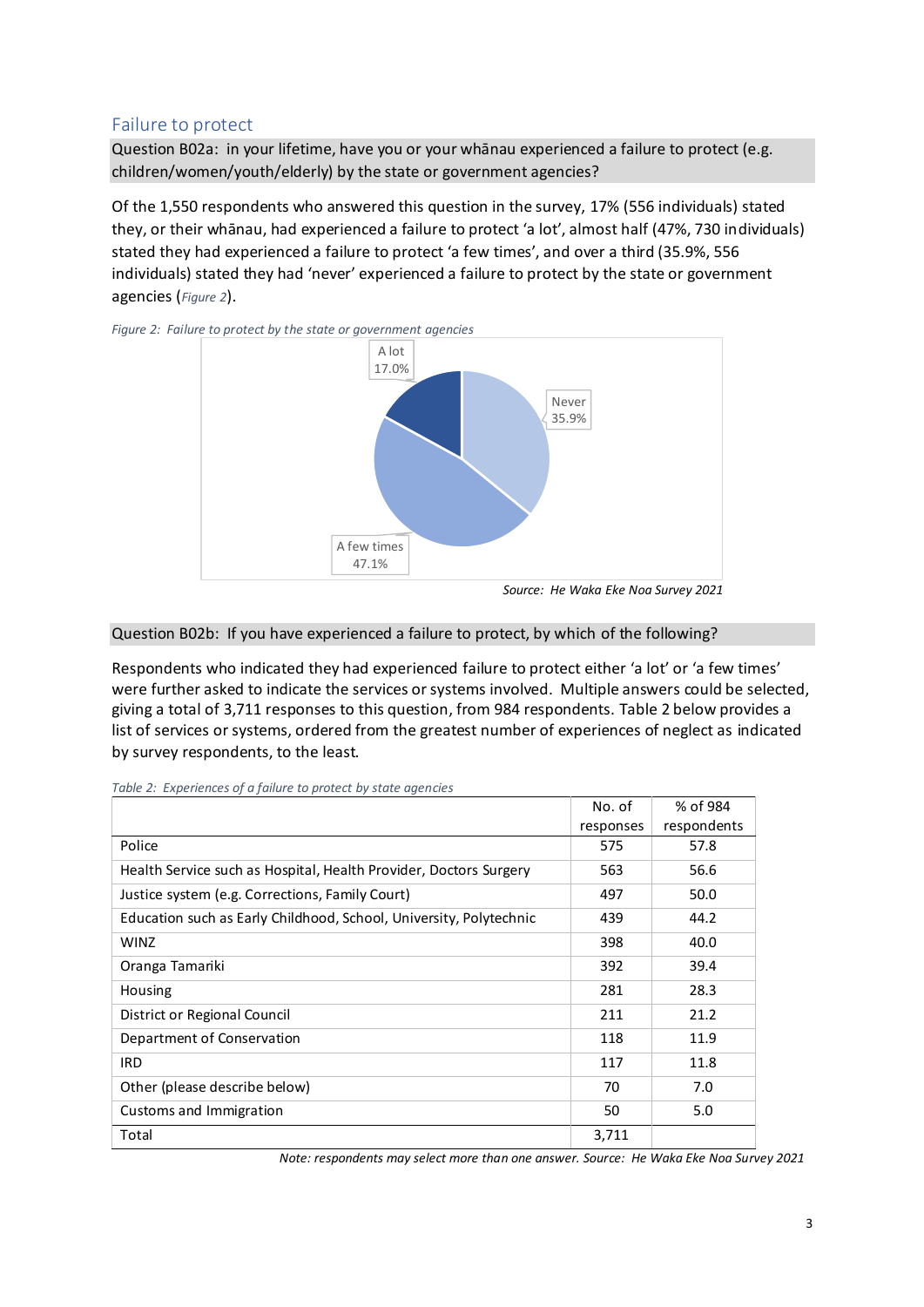# Abuse and abuse of power

Question B03a: In your lifetime, have you or your whānau experienced abuse, or abuse of power (e.g. WINZ, Ministry of Justice, Oranga Tamariki) from the state or government agencies?

Of the 1,516 respondents who answered this question in the survey, over one fifth (22.8%, 346 individuals) stated they, or their whānau, had experienced abuse or abuse of power from the state or government agencies 'a lot' in their lifetime, approximately half (49.1%, 745 individuals) stated they had experienced abuse or abuse of power 'a few times', and 28.0% (425 individuals) stated they had 'never' experienced abuse or abuse of power from the state or government agencies in their lifetime (*[Figure 3](#page-3-0)*).

<span id="page-3-0"></span>



*Source: He Waka Eke Noa Survey 2021*

### Question B03b: If you have experienced abuse or abuse of power, by which of the following?

Respondents who indicated they had experienced abuse, or abuse of power either 'a lot' or 'a few times' were further asked to indicate the services or systems involved. Multiple answers could be selected, giving a total of 4,470 responses to this question, from 1,094 respondents[. Table 3](#page-3-1) below provides a list of services or systems, ordered from the greatest number of experiences of neglect as indicated by survey respondents, to the least.

|                                                                    | No. of    | % of 1,094  |
|--------------------------------------------------------------------|-----------|-------------|
|                                                                    | responses | respondents |
| <b>WINZ</b>                                                        | 671       | 61.5        |
| Police                                                             | 632       | 57.9        |
| Health Service such as Hospital, Health Provider, Doctors Surgery  | 625       | 57.3        |
| Justice system (e.g. Corrections, Family Court)                    | 531       | 48.7        |
| Education such as Early Childhood, School, University, Polytechnic | 515       | 47.2        |
| Oranga Tamariki                                                    | 376       | 34.5        |
| Housing                                                            | 320       | 29.3        |
| District or Regional Council                                       | 305       | 28.0        |
| <b>IRD</b>                                                         | 198       | 18.1        |
| Department of Conservation                                         | 131       | 12.0        |
| Customs and Immigration                                            | 91        | 8.3         |
| Other                                                              | 75        | 6.9         |
| Total                                                              | 4,470     |             |

<span id="page-3-1"></span>

|  | Table 3: Experiences of abuse or abuse of power by state agencies |  |  |  |  |  |  |  |
|--|-------------------------------------------------------------------|--|--|--|--|--|--|--|
|--|-------------------------------------------------------------------|--|--|--|--|--|--|--|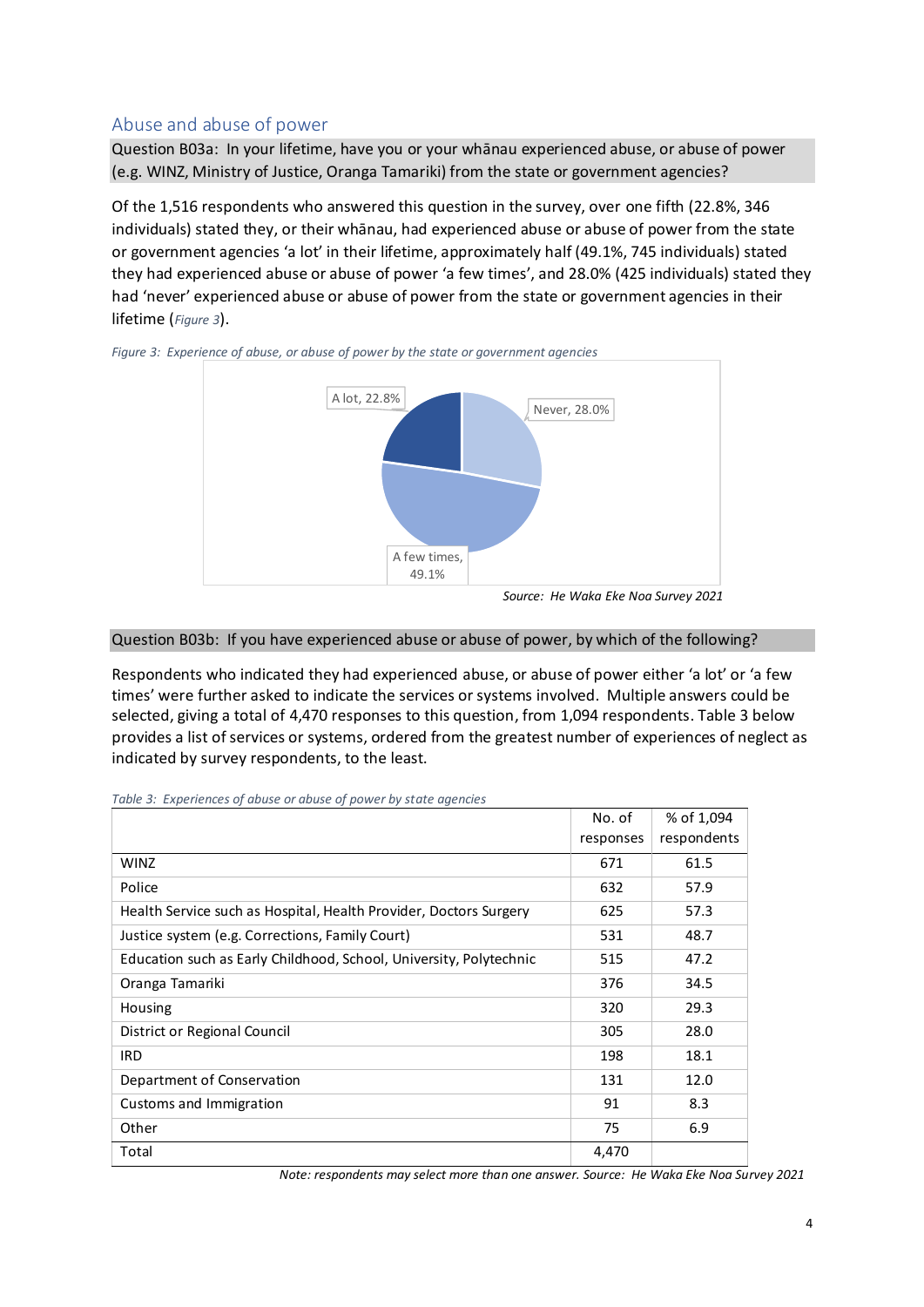## Racism

Question B04a: In your lifetime, have you or your whānau experienced racism from the state, or government agencies?

Of the 1,495 respondents who answered this question in the survey, an estimated 36.7% (548 individuals) stated they, or their whānau, had experienced racism 'a lot' from the state, or government agencies, almost half (46.8%, 699 individuals) stated they had experienced racism 'a few times', and 16.6% (248 individuals) stated they had 'never' experienced racism from the state, or government agencies in their lifetime (*[Figure 4](#page-4-0)*).

<span id="page-4-0"></span>*Figure 4: Experiences of racism from state or government agencies*



*Source: He Waka Eke Noa Survey 2021*

#### Question B04b: if you have experienced racism, by which of the following?

Respondents who indicated they had experienced racism either 'a lot' or 'a few times' were further asked to indicate the services or systems involved. Multiple answers could be selected, giving a total of 5,712 responses to this question, from 1,247 respondents. [Table 4](#page-4-1) below provides a list of services or systems, ordered from the greatest number of experiences of neglect as indicated by survey respondents, to the least.

|                                                                    | No. of    | % of 1,247  |
|--------------------------------------------------------------------|-----------|-------------|
|                                                                    | responses | respondents |
| Education such as Early Childhood, School, University, Polytechnic | 845       | 67.8        |
| Health Service such as Hospital, Health Provider, Doctors Surgery  | 840       | 67.4        |
| Police                                                             | 764       | 61.3        |
| <b>WINZ</b>                                                        | 693       | 55.6        |
| Justice system (e.g. Corrections, Family Court)                    | 598       | 48.0        |
| District or Regional Council                                       | 470       | 37.7        |
| Housing                                                            | 461       | 37.0        |
| Oranga Tamariki                                                    | 370       | 29.7        |
| <b>IRD</b>                                                         | 209       | 16.8        |
| Customs and Immigration                                            | 193       | 15.5        |
| Department of Conservation                                         | 175       | 14.0        |
| Other                                                              | 94        | 7.5         |
| Total                                                              | 5,712     |             |

<span id="page-4-1"></span>*Table 4: Experiences of racism by state agencies*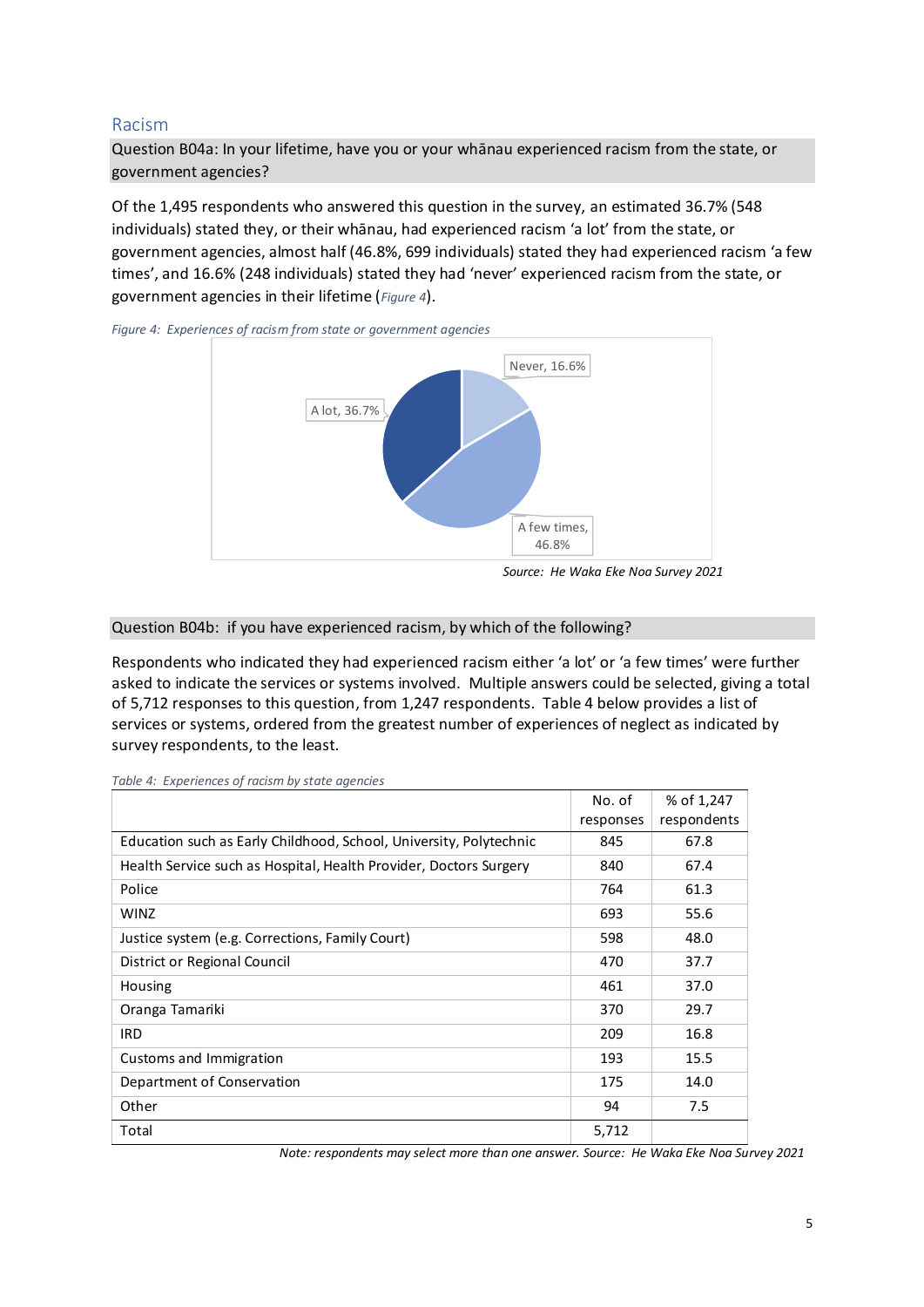# Breaches of Te Tiriti o Waitangi

Question B05a: In your lifetime, have you or your whānau experienced breaches of Te Tiriti o Waitangi from the state or government agencies?

Of the 1,468 respondents who answered this question in the survey, 43.7% (642 individuals) stated that in their lifetime, they or their whānau had experienced breaches of Te Tiriti by state or government agencies 'a lot', a further 39.1% (574 individuals) stated they had experienced breaches of Te Tiriti 'a few times', and an estimated 17.2% (252 individuals) stated that they or their whānau had 'never' experienced breaches of Te Tiriti by state or government agencies (*[Figure 5](#page-5-0)*).

<span id="page-5-0"></span>



*Source: He Waka Eke Noa Survey 2021*

#### Question B05b: If you have experienced breaches of Te Tiriti o Waitangi, by which of the following?

Respondents who indicated they had experienced breaches of Te Tiriti o Waitangi either 'a lot' or 'a few times' were further asked to indicate the services or systems involved. Multiple answers could be selected, giving a total of 6,177 responses to this question, from 1,216 respondent[s.Table 5](#page-5-1) below provides a list of services or systems, ordered from the greatest number of experiences of neglect as indicated by survey respondents, to the least.

|                                                                    | No. of<br>responses | % of 1,216<br>respondents |
|--------------------------------------------------------------------|---------------------|---------------------------|
|                                                                    |                     |                           |
| Health Service such as Hospital, Health Provider, Doctors Surgery  | 795                 | 65.4                      |
| Education such as Early Childhood, School, University, Polytechnic | 818                 | 67.3                      |
| Police                                                             | 703                 | 57.8                      |
| District or Regional Council                                       | 655                 | 53.9                      |
| <b>WINZ</b>                                                        | 646                 | 53.1                      |
| Justice system (e.g. Corrections, Family Court)                    | 633                 | 52.1                      |
| Oranga Tamariki                                                    | 467                 | 38.4                      |
| Housing                                                            | 465                 | 38.2                      |
| Department of Conservation                                         | 395                 | 32.5                      |
| <b>IRD</b>                                                         | 273                 | 22.5                      |
| Customs and Immigration                                            | 197                 | 16.2                      |
| Other (please describe below)                                      | 130                 | 10.7                      |
| Total                                                              | 6,177               |                           |

<span id="page-5-1"></span>*Table 5: Experiences of breaches of Te Tiriti o Waitangi by state agencies*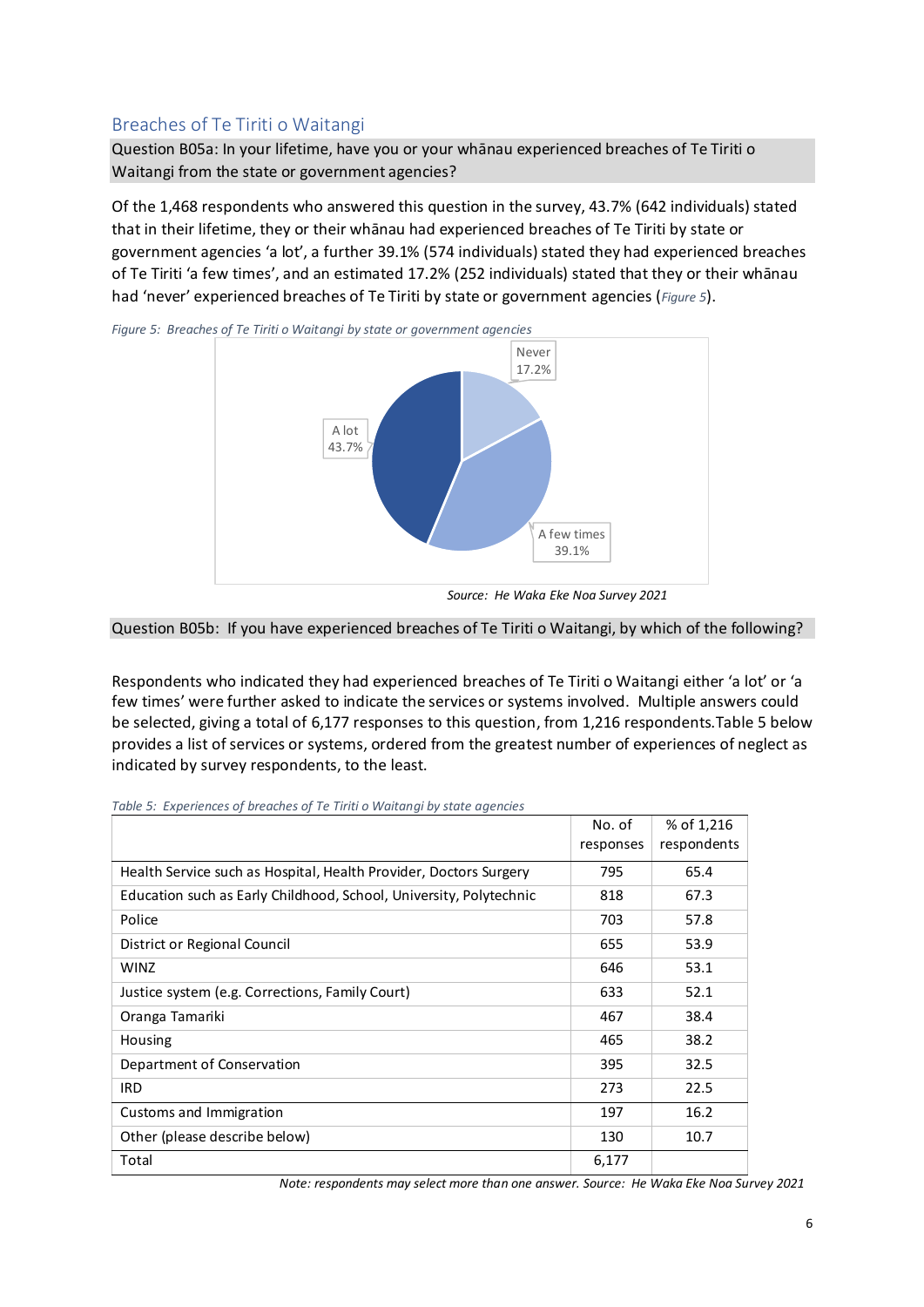# Police Violence

### Question B06: In your lifetime, have you or your whānau experienced police violence?

Of the 1,452 respondents who answered this question in the survey, 8.7% (126 individuals) stated that they or their whānau had experienced police violence 'a lot' in their lifetime, a futher 43.3% (629 individuals) stated they had experienced police violence 'a few times', and almost half (48.0%, 697 individuals) stated that they had 'never' experienced police violence in their lifetime (*[Figure 6](#page-6-0)*).

<span id="page-6-0"></span>

## Impact of state violence on wellbeing

Question B07: In general, how much does the state or system violence impact on your wellbeing?

Of the 1,444 respondents who answered this question, almost a third (31.8%, 459 individuals) stated that state or system violence impacted on their wellbeing 'a lot', a further almost half (48.9%, 701 individuals) stated that state or system violence had 'some' impact on their wellbeing, and just under a fifth (19.7%, 284 individuals) stated 'not at all' to the question of how much does state or system violence impact on their wellbeing (*[Figure 7](#page-6-1)*).



<span id="page-6-1"></span>*Figure 7: Impact of state or system violence on wellbeing*

*Source: He Waka Eke Noa Survey 2021*